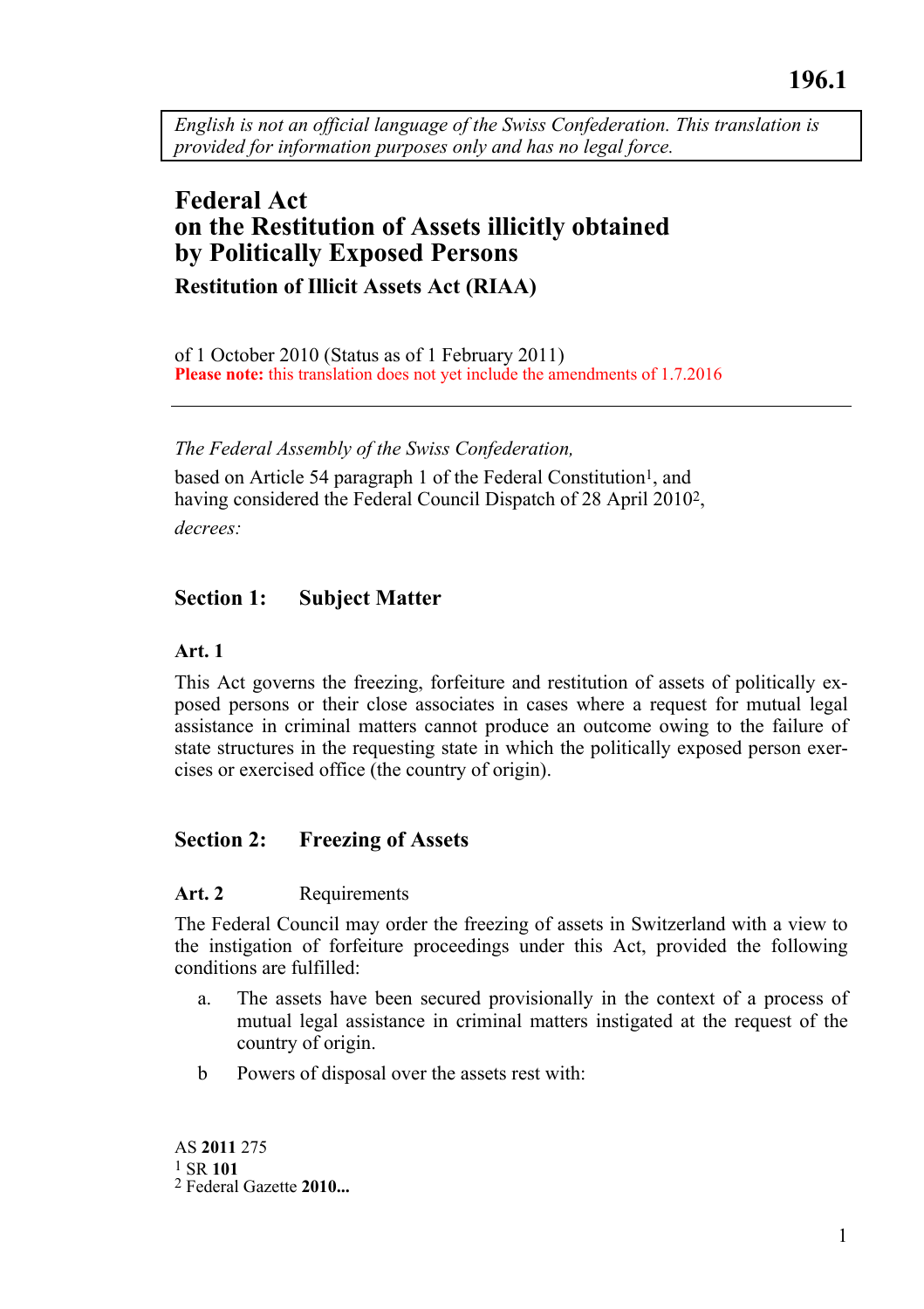- 1. individuals who exercise or have exercised a high public office abroad (politically exposed persons). This category includes specifically heads of state or government, high-ranking politicians, high-ranking members of the administration, judiciary, armed forces or national political parties, and senior executives of state-owned corporations of national importance, or
- 2. natural or legal persons who are closely associated with politically exposed persons for family, personal or business reasons (close associates).
- c. The country of origin is unable to satisfy the requirements of mutual legal assistance proceedings owing to the total or substantial collapse, or the unavailability, of its national judicial system (failure of state structures).
- d. The safeguarding of Swiss interests demands that the assets be frozen.

#### **Art. 3** Duration

1 Assets remain frozen until a legally binding decision on their forfeiture is made.

2 If no forfeiture proceedings are instigated within ten years of the freezing order taking effect, the freeze shall cease to apply.

### **Art. 4** Amicable settlement

<sup>1</sup> The Federal Council may instruct the Federal Department of Foreign Affairs (FDFA), while the asset freeze is in force, to seek an amicable settlement that permits the full or partial restitution of the frozen assets. Articles 8–10 apply by analogy to such restitution.

2 The amicable settlement must be approved by the Federal Council.

<sup>3</sup> If the Federal Council approves the amicable settlement, the asset freeze shall cease to apply.

### **Section 3: Forfeiture**

### **Art. 5** Procedure

1 The Federal Council may instruct the Federal Department of Finance (FDF) to take legal action before the Federal Administrative Court to enable frozen assets to be forfeited.

<sup>2</sup> The Federal Administrative Court shall decide on the forfeiture of assets

- a. in respect of which the power of disposal is held by a politically exposed person or his or her close associates;
- b. which have been obtained by illicit means; and
- c. which have been frozen by the Federal Council pursuant to this Act.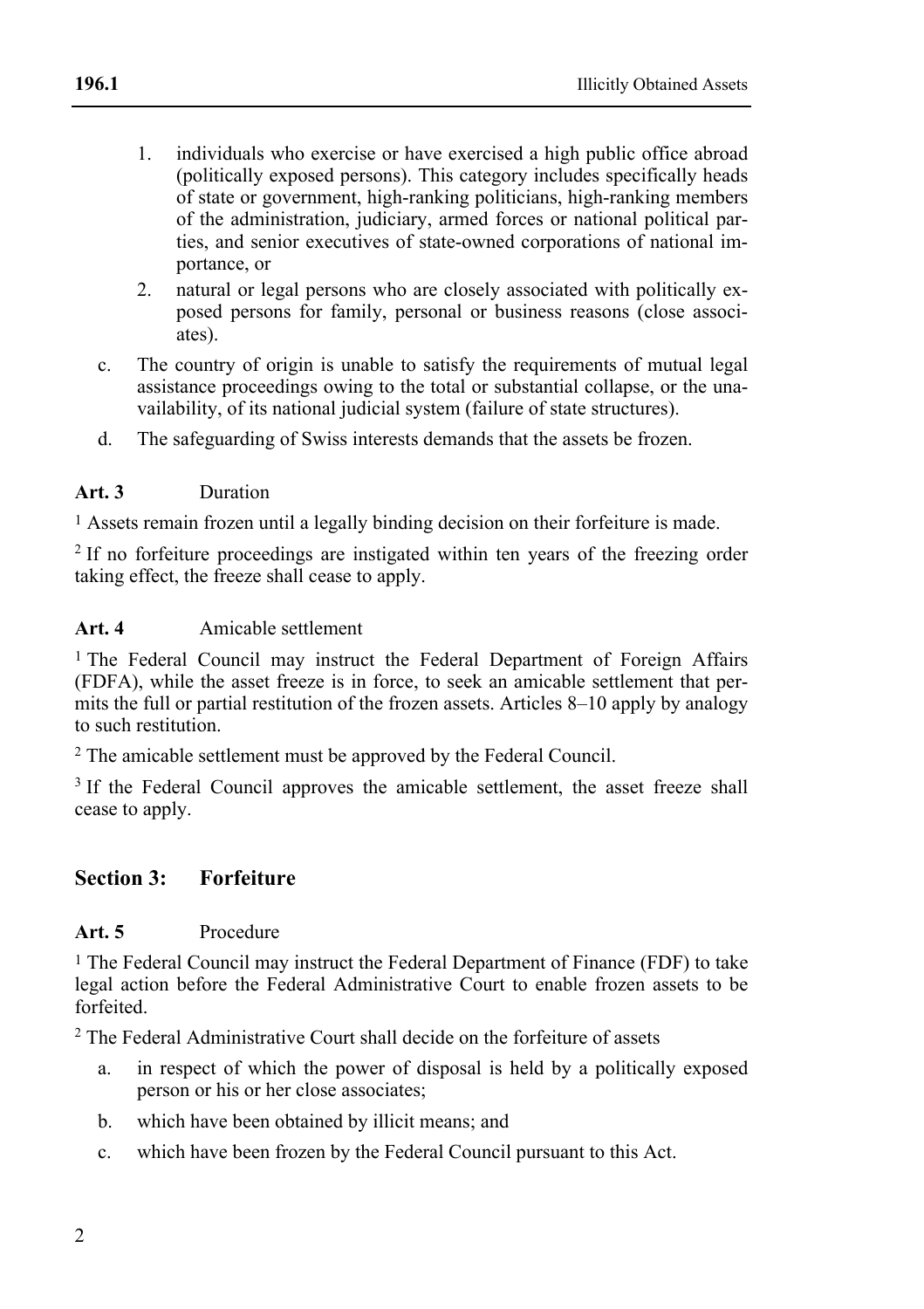<sup>3</sup> No statute of limitations in respect of criminal prosecution or penalties may be invoked.

4 If mutual legal assistance proceedings in criminal matters resume, forfeiture proceedings shall be suspended until a legally binding decision has been issued in respect of the mutual legal assistance proceedings.

### Art. 6 Presumption of illicit origin

1 The presumption that assets are of illicit origin applies where

- a. the wealth of the person who holds powers of disposal over the assets has been subject to an extraordinary increase that is connected with the exercise of a public office by the politically exposed person; and
- b. the level of corruption in the country of origin or surrounding the politically exposed person in question during his or her term of office was acknowledged as high.

<sup>2</sup> The presumption ceases to apply if it can be demonstrated that in all probability the assets were acquired by lawful means.

#### **Art. 7** Third-party rights

The following categories of asset may not be seized:

- a. those over which a Swiss authority can lay claim;
- b. those to which a person who is not a close associate of the politically exposed person has acquired rights in rem in good faith:
	- 1. in Switzerland, or
	- 2. abroad, if they are the object of a judicial decision which can be recognised in Switzerland.

### **Section 4: Restitution**

### **Art. 8** Principle

The restitution of forfeited assets has the following objectives:

- a. to improve living conditions for the people in the country of origin;
- b. to reinforce the rule of law in the country of origin and to prevent serious crimes from being committed with impunity.

#### **Art. 9** Procedure

1 Seized assets shall be returned in the form of funding for programmes of public interest.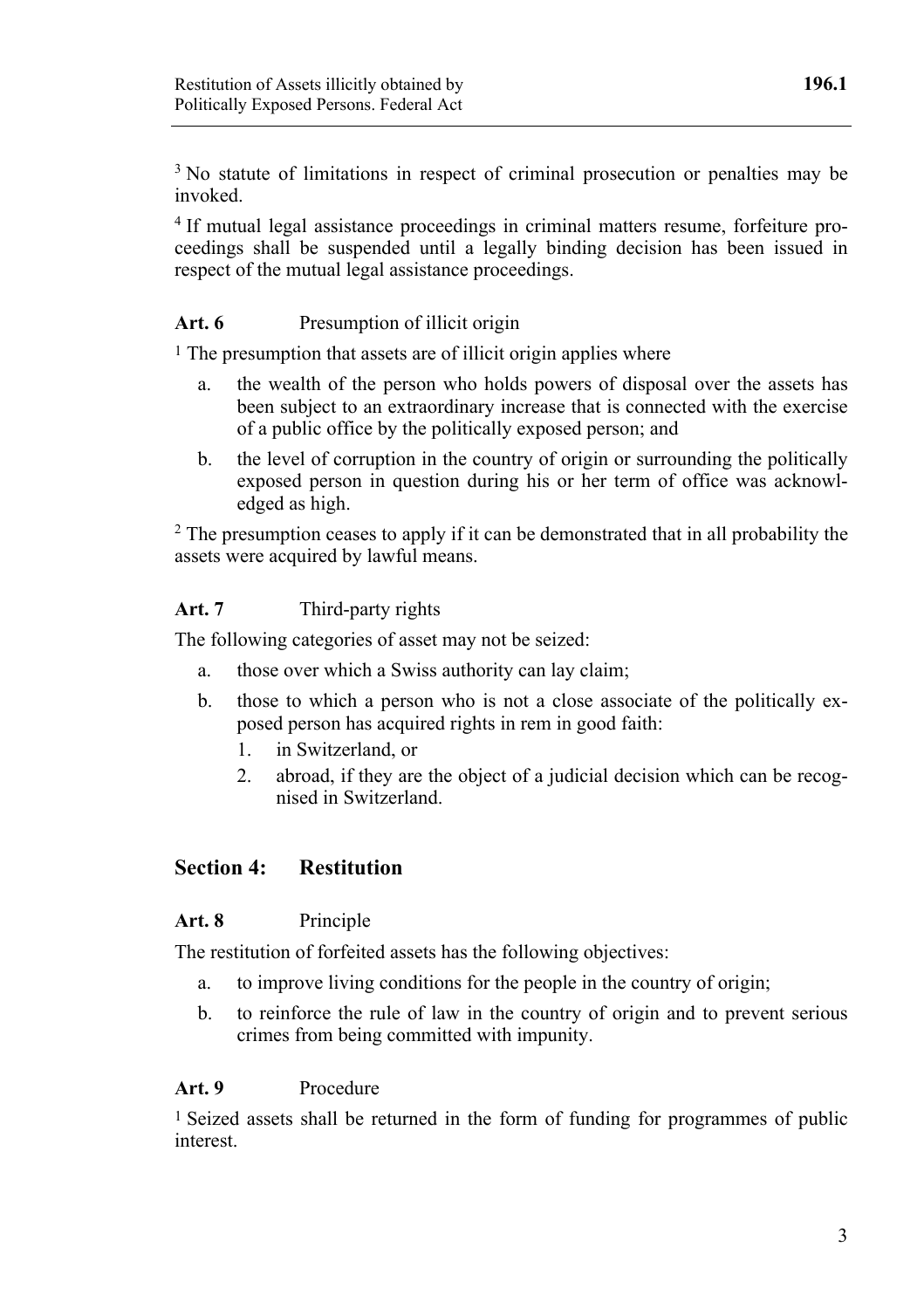<sup>2</sup> The details of restitution may be governed by an agreement between Switzerland and the country of origin.

<sup>3</sup> Such an agreement may govern, in particular

- a. the nature of the programmes of public interest that are to be financed by the assets that have been returned;
- b. the way in which the returned assets are to be used;
- c. the parties involved in restitution;
- d. checks and monitoring with regard to how the returned assets are being used.

4 The Federal Council is responsible for concluding such an agreement.

<sup>5</sup> If no agreement can be reached with the country of origin, the Federal Council itself shall determine the process of restitution. In particular, it may return the forfeited assets via international or national institutions and order supervision by the FDFA.

### **Art. 10** Procedural costs

1 A flat-rate charge of no more than 2.5 percent of the seized assets may be debited for the account of the Confederation or the cantons to cover the costs of freezing and returning the assets.

2 The Federal Council shall determine this flat-rate charge on a case-by-case basis.

## **Section 5: Rights of Appeal and Cooperation between Authorities**

### **Art. 11** Appeal

1 Orders issued by the Federal Council to freeze assets may be challenged by an appeal to the Federal Administrative Court.

 $2$  The appeal does not have a suspensive effect. Article 55 paragraph 2 of the Federal Act of 20 December 1968 on Administrative Procedure3 does not apply.

<sup>3</sup> No objection may be raised on the grounds that the order is inappropriate.

4 Proceedings and rights of appeal are otherwise governed by the general provisions on the administration of justice at federal level.

### Art. 12 Cooperation between authorities

1 The Federal Office of Justice shall notify the FDFA when a request for mutual legal assistance in criminal matters concerning assets frozen in Switzerland of politically exposed persons or their close associates has proven unsuccessful.

 $2$  At the request of the FDFA or the FDF, federal and cantonal authorities must provide all such information as is required to enforce this Act.

3 SR **172.021**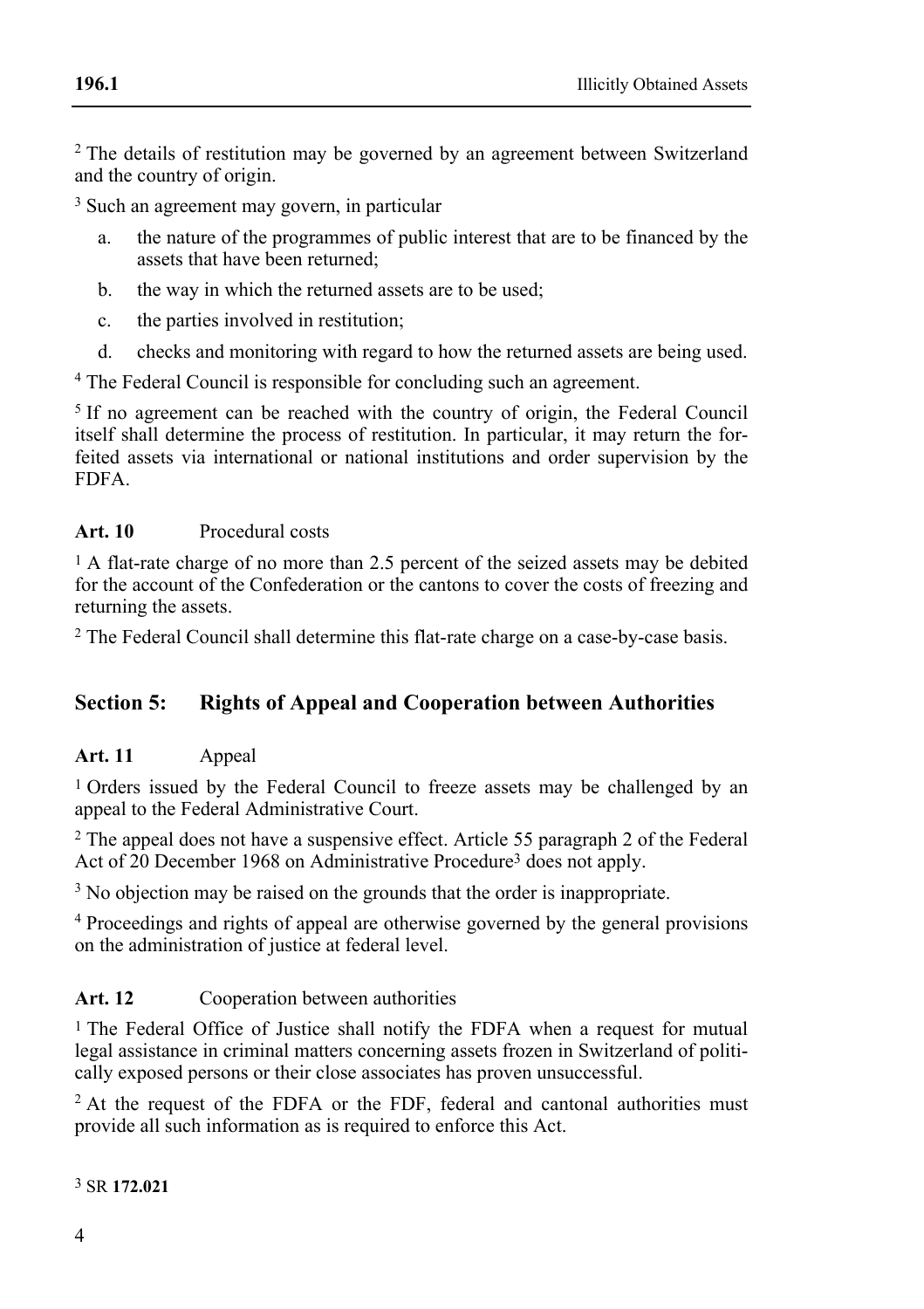## **Section 6: Final Provisions**

### Art. 13 Amendments to current law

Amendments to current law are set out in the Appendix.

### Art. 14 Transitional provisions

1 Assets already frozen on the commencement of this Act on the basis of a Federal Council order issued pursuant to Article 184 paragraph 3 of the Federal Constitution because a request for mutual legal assistance in criminal matters has proven unsuccessful shall remain frozen until a decision on their forfeiture takes legally binding effect in accordance with this Act.

<sup>2</sup> The asset freeze shall cease to apply if forfeiture proceedings have not been instigated within one year of the commencement of this Act.

### Art. 15 Referendum and commencement

1 This Act is subject to an optional referendum.

2 The Federal Council shall determine the commencement date.

Commencement date: 1 February 20114